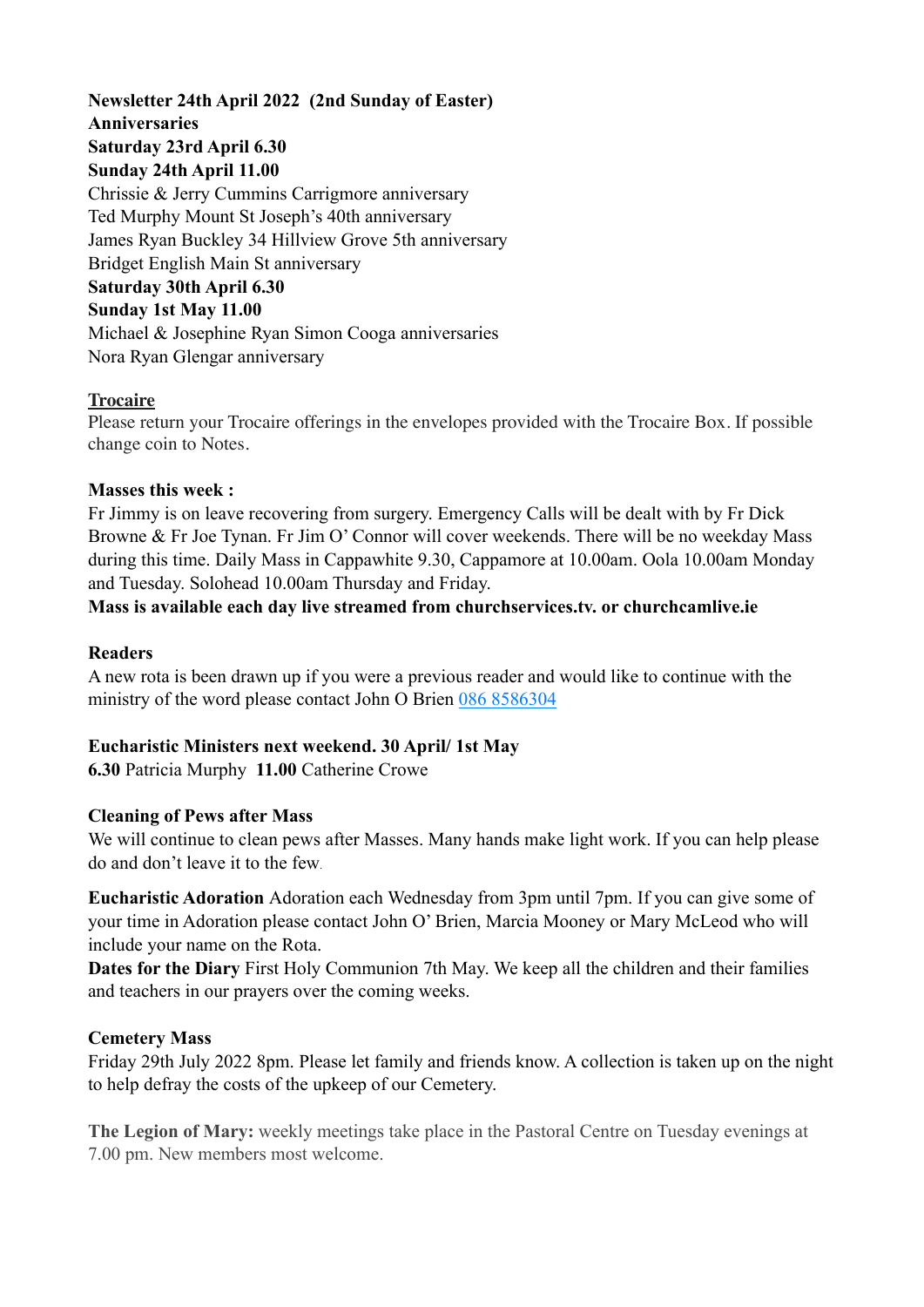#### **Weekly Envelopes:**

A big thank you to all who continue to support your Parish through the weekly envelope. You may put them in the secure boxes in the church or put them in the letterbox of the parochial house. Donations may also be made on line by visiting the Parish Website [doonparish.ie](http://doonparish.ie) Your financial support for your parish is very much appreciated and every contribution makes a difference. If a box is not delivered to you and you would like one please contact Fr Jimmy. Please make cheques payable to **Doon Parochial A/C**. Basket collection taken up at weekend masses.

### **Youth 2000 Ireland**

A reminder that our regional Munster retreat is just around the corner! From April 29th to May 1st we will be in St Munchin's College in Corbally, Limerick! So if you would like a weekend full of Jesus, friends, music, talks, holy Mass and more then please register now!! We're so pleased to be having our IN PERSON retreats again!! You can register now at [https://youth2000.ie/retreats/upcoming-retreats/](https://youth2000.ie/retreats/upcoming-retreats/?fbclid=IwAR3hrQjmGMcz_CJBfQFlA2hrNmCzS5HC6f7-AHSCiT6XWVjTilvpul2EsZY)  We can't wait to see you there again!

### **Doon Community Council Notes: Doon Community Council:**

A very warm welcome to our new committee of volunteers. At the recent AGM, the following officers were appointed: Chairperson: Tim O'Brien Treasurer: Tony Berkery Secretary: Luke Ryan PRO: Mikey McNamara Hall bookings manager: Alan O'Brien Committee members: Trevor Anderson, Sara Bosek, John Clifford, Denis Duggan, Tim Fogarty, Eileen Gleeson, Tomás Hanrahan, Tom Hayes Toher Rd, Tom G. Hayes, Brian McMahon, Zoe Moloney, Eileen Murphy, Siobhán O'Donnell, Breda Purcell, Paul Ryan, Tom Treacy.

**Split the Pot fundraiser** continues every second Saturday and helps to raise vital funds for the running of the community centre. Tickets cost  $\epsilon$ 2 each and are available from local businesses. Your continued support is much appreciated.

For bookings of hall or Astro Turf pitch: please text/phone 085 755 7318. Bookings must be made in advance.

**Line Dancing:** every Friday at 8.30pm in Doon Community Centre. Booking by text. Contact Pat 087 2577761.

**Local taxi service:** covering Cappamore, Doon , Cappawhite, Pallasgrean etc. Limerick junction train transfers, Hospital appointments, g.p. visits, shopping , limerick city , Tipperary town. Phone 0851001381.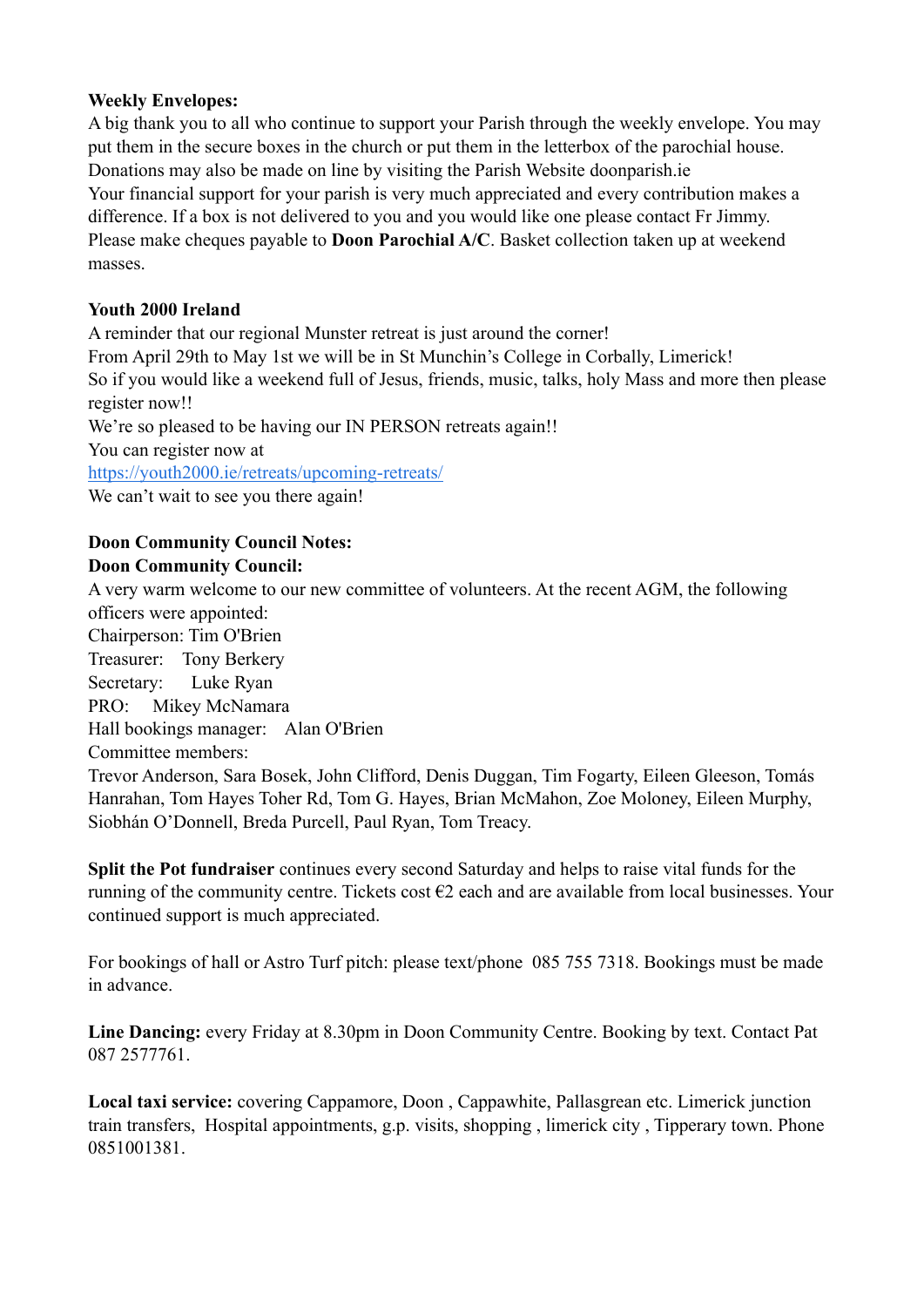### **Doon Breakfast and after school club**

Doon Breakfast & After School Club are now taking new bookings for the 2022/2023 school year. We currently cater for children attending both primary schools in Doon. If your child attends a primary which we do not currently collect from please contact Jane on 085 7150087 & we'll discuss options

### **Doon GAA Notes**

Lotto Numbers Monday April, 18th 2022

Lotto Tickets can be purchased in Doon at O'Sullivans Centra & Damien Richardson Butchers.

Cut Off time for Online Sales is 8pm every Monday.

Jackpot  $\epsilon$ 16,400

Numbers Drawn 3-6-8-24

### **Nine Match 3 @ €30 each**

- 1. Mary Morris c/o Benji.
- 2. Nóra O'Connell, Cooga.
- 3. Seán & Kevin Maher, Lisnakella.
- 4. Chloe & Tony c/o Margaret Griffin.
- 5. Niall Ryan, Glengar.
- 6. Ann Whelan c/o Whelans.
- 7. Ger Doyle c/o Doyles.
- 8. Willis Ryan, Longford West, Oola (Online).
- 9. Paul Aherns, Kanturk (Online).

### **10 Lucky Dips at €20 each**

- 1. Anna Moore, Main St.
- 2. Fionn Carew, Glengar (Online).
- 3. Pat Richardson, Cliggin.
- 4. Stasia Curtin, Carnahalla.
- 5. Barbara Power, Cooga.
- 6. Mary Butler, Toomaline.
- 7. Geraldine Dore, Gurtavalla (Online).
- 8. Dan Holmes, Gurtavalla.
- 9. Richard English, Carrigbeg (Online).
- 10. Paul Ryan, Milford, Co. Donegal (Online).
- Promoters Prize, €25: Anna Moore

# **Next week's Jackpot €16,600. Draw will be held in Clubhouse on April 25th 2022.**

The very best of luck this evening to the Limerick Team and Management especially Darragh, Richie, Pat, Adam & Barry against Waterford in Gailic Grounds at 7pm.

#### CLOTHES COLLECTION CLOSING END OF MAY.

Doon G.A.A's Annual Clothes Collection is Going Really Well. Any Items of Clothing, Shoes Belts, Bed Sheets Curtains etc would be welcomed. Bags Can Be Dropped Anytime at the Clubhouse Door Until The End of May. Míle buíochas as bhur dtacaíocht.

**U7 & U9 Indoor Training.** Saturday's at 9.00am. Nursery Training at 10.30am all in the Community Centre. Helmet, Hurley, Runners & Own Water Required. Assistance in helping out in any way would be appreciated. New children are always welcome.